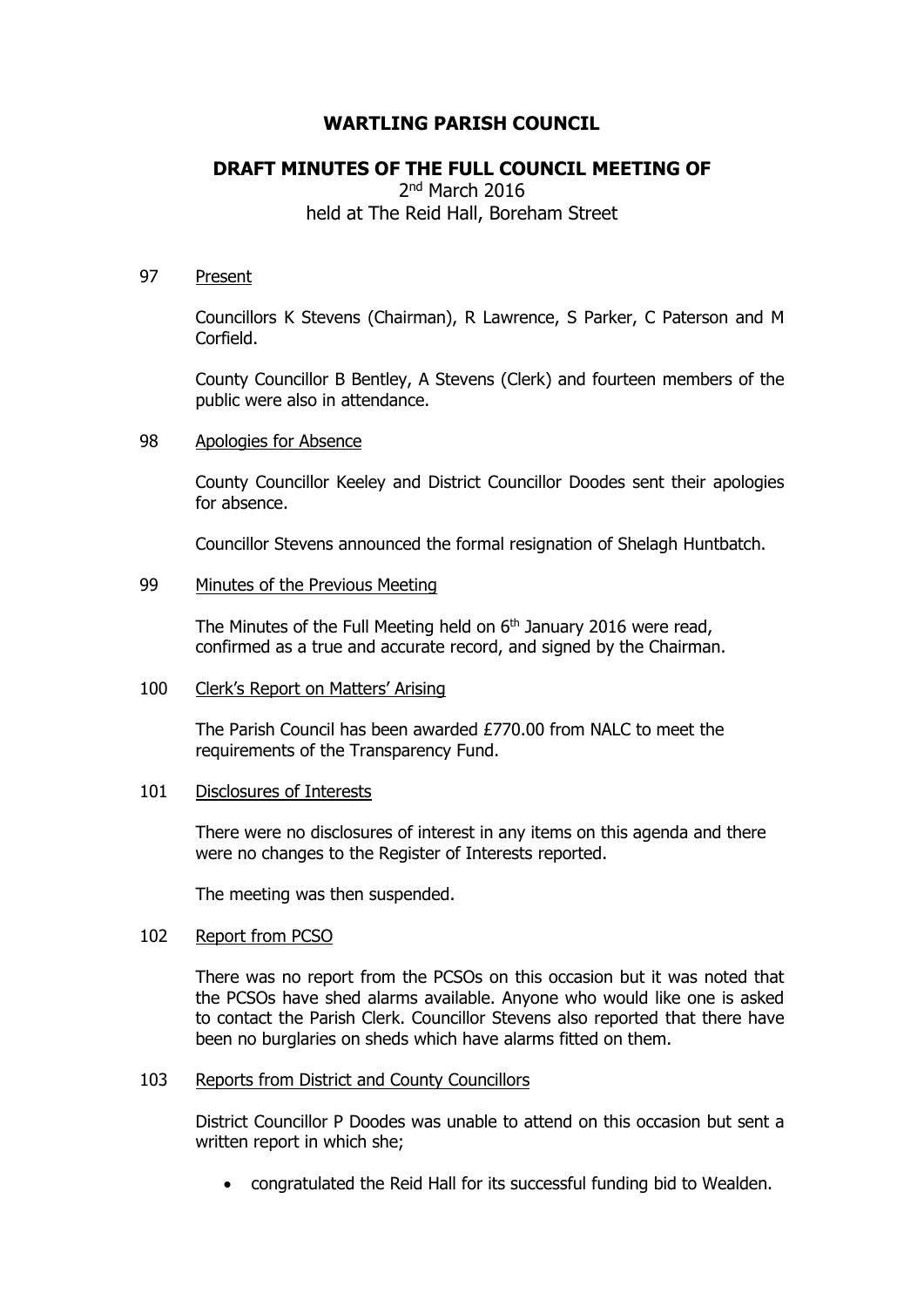- announced a Council Tax Increase of 1.9%, the first increase for five years.
- said Parishes and local organisations are being encouraged to get involved with 'Clean for the Queen'. A media release dated 29th February which is on the Wealden website gives details and help that Wealden can offer.
- told everyone that the Sussex Police and Crime Commissioner Election is to be held on 5th May and reminded residents they can check that they are included on the Register of Electors. If they are not, the deadline for registering is Monday 18th April. This can be also be done on the Wealden website
- said Wealden is asking people who live, work or attend schools/college in the district to give details of their experience of mobile phone reception and internet access across the district. The on-line consultation is open until 18th April; the results are expected on 16th May. Further details on the Wealden website or residents can contact Fiona Berry on 01323 443268
- has volunteered to join a Working Party which has been formed by, and will report to, the Overview and Scrutiny Committee. This group of elected members is investigating how best to engage with Young People and her task after our first meeting is to contact Parish Councils to ask about their experiences. So far she has received about nine responses and will be reporting back to the next working group meeting on 23rd March. The results will be published when available.
- Locally, she said she has been quiet recently. She has received no reports about missed bins, the only telephone calls have been about hall hire, doctors, and Wealden phone numbers.
- she is asking any residents who have any issues they would like her to follow up, let her know.

County Councillor L Keeley sent his apologies with a note to say ESCC is increasing its Council Tax by an additional 2% for Adult Social Care and 1.9% to cover increasing costs generally.

County Councillor B Bentley reported that;

- Sussex Police has increased its share of the Council Tax by £5 which represents an increase of more than 2% but as a smaller authority it is allowed to do so. He said he has concerns about the future of Neighbourhood Policing and does not think the recruitment of 70 new Police Constables will impact on Neighbourhood Policing very much.
- As part of the Local Government Association he continues to lobby Central Government for more money for Local Councils and succeeded when the County Council received news it was getting more money the night before its budget meeting. He has also complained to them about poor broadband speeds in some areas.
- ESCC has launched its Extra Care Housing Scheme. Extra care housing is housing for people with care and support needs who wish to continue to live independently. Flats in extra care schemes can either be rented or bought. One of the new buildings has been named after Councillor Bentley and his wife, who is also a Councillor.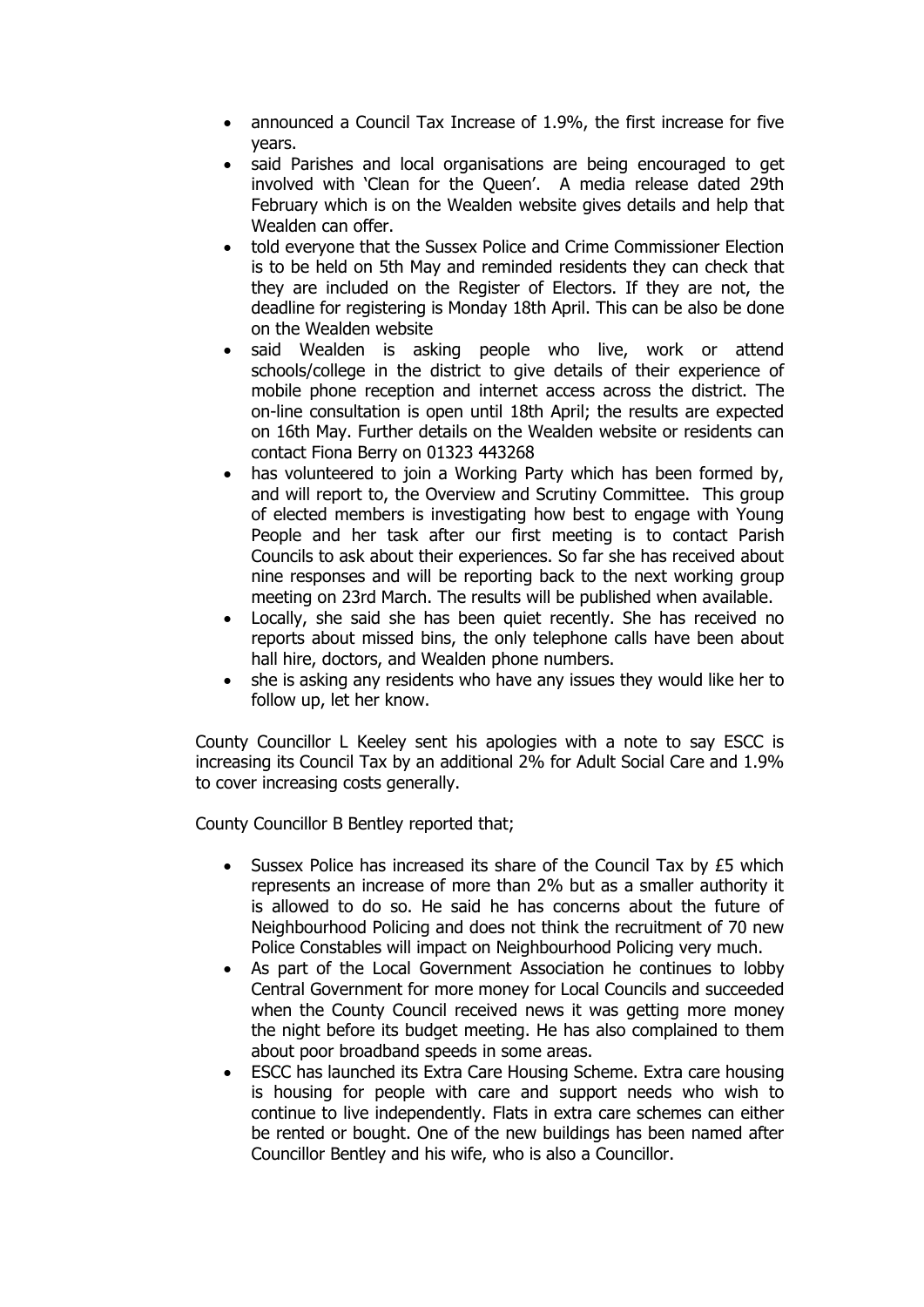## 104 Questions from Members of the Public

Residents complained that;

- the paths in Boreham Street have still not be cleared. The Clerk will take this up with the County Council.
- Parking is still a problem at Boreham Lane this is covered under minute 108.

The meeting was then re-opened.

- 105 Reports
	- a) Planning There have been no Planning Meetings since the last Full Council Meeting but it was noted that the Planning Application for Avery's Barn has now been approved.
	- b) Environment North

The pipe and stile at Jenners Lane are still broken. The Clerk will take this up with the County Council.

c) Footpaths

The Wartling Wood footpath is reported to be impassable. Councillor Paterson will carry out a site visit and report back to the Clerk.

d) Environment South

A lot of rubbish was dumped in Boreham Lane but has subsequently been removed by the District Council. There was another instance of fly tipping but some of it was dumped on public land. The Clerk will check whether Wealden notify the land owner in such cases.

e) Highways

Councillors were reminded that ESCC Highways has appointed a new contractor and there will be a few changes in the way repairs are carried out. Parishes will be able to report work required direct to the new Contractor (Costain) and the majority of the ESCC Highways staff will transfer to Costain under TUPE.

f) Police

There was nothing new to report on this occasion.

g) Communication

Councillor Lawrence has now heard back from ESCC who have confirmed they are still going ahead with contract 2. Wartling is in the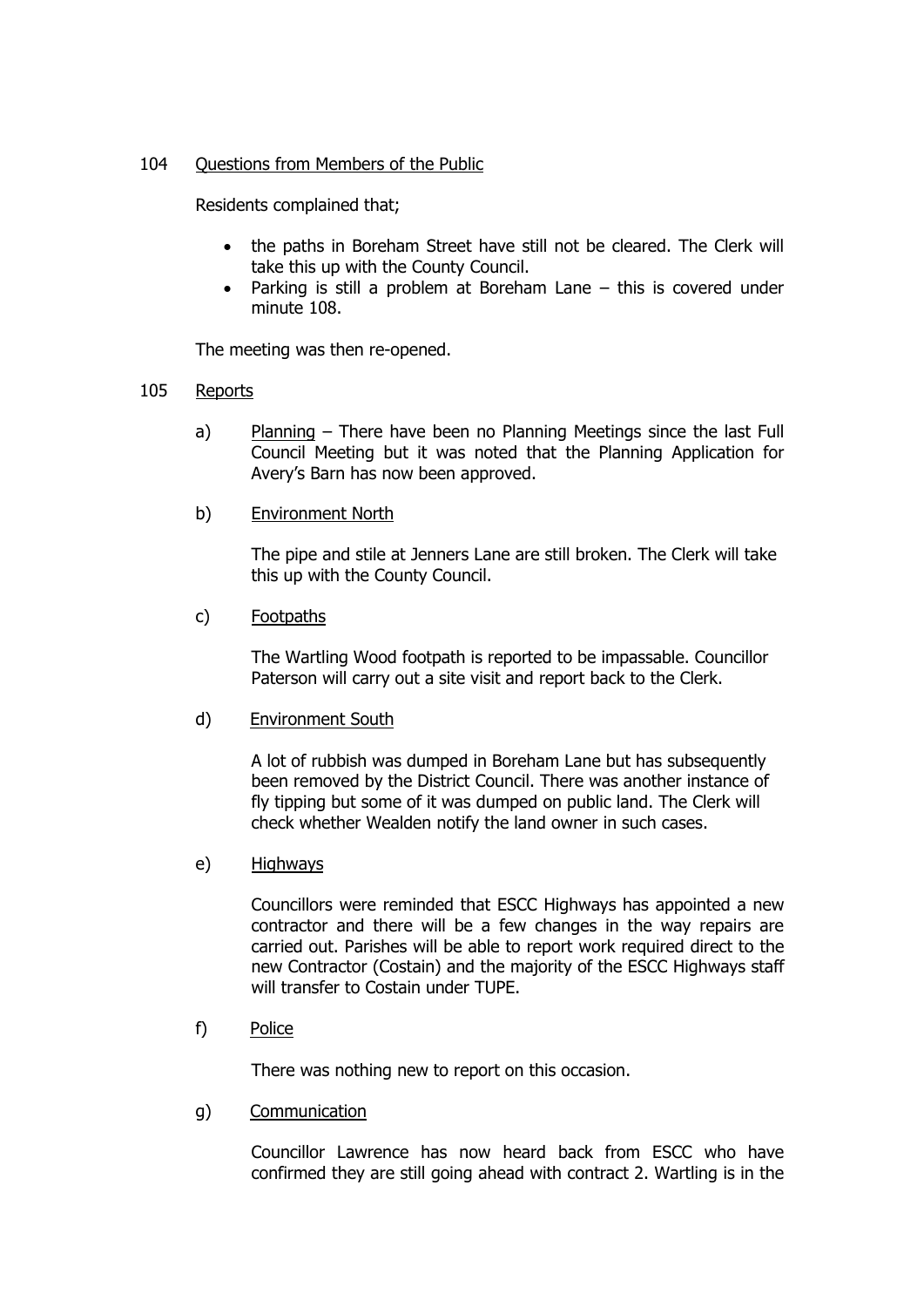first phase and can expect better broadband coverage and speeds by July 2016.

## h) Speedwatch

The Speedwatch Team are to meet in the next few weeks and hope to have their own recording equipment by then.

i) Trees

Councillor Corfield received a report that trees overhanging the road to PGL are damaging coaches. Staff have cut the overhang but further work is needed.

Councillor Corfield also reported that trees are being cut at The Old House and asked if they are protected by Tree Preservation Orders.

Councillor Corfield will check both matters out with the Arboriculturist at Wealden.

j) Finance – Councillors read and approved the accounts to  $29<sup>th</sup>$  January 2016.

Councillors also considered a grant request from the Reid Hall and **resolved** to award the Hall £750 towards various maintenance improvements.

#### 106 Reports from Outside Meetings and Courses

Councillor Parker announced the recent Reid Hall jumble sale raised £1000.

Councillors Lawrence and Paterson attended the Local Action Team meeting with Sussex Police who confirmed they are investigating the theft of some quad bikes in the parish.

Councillor Stevens and the Clerk attended the SECAmb meeting on  $1<sup>st</sup>$  March. There were presentations on its governance and the work of its staff and volunteers. A new Ambulance Station is being built at Polegate to help improve efficiency and save money.

#### 107 Broadband Update

Rother District Association of Local Councils is to join with Wealden District Association of Local Councils to identify areas with poor broadband speeds and signals.

#### 108 Boreham Lane

Following concerns raised about the safety of the bank in Boreham Lane